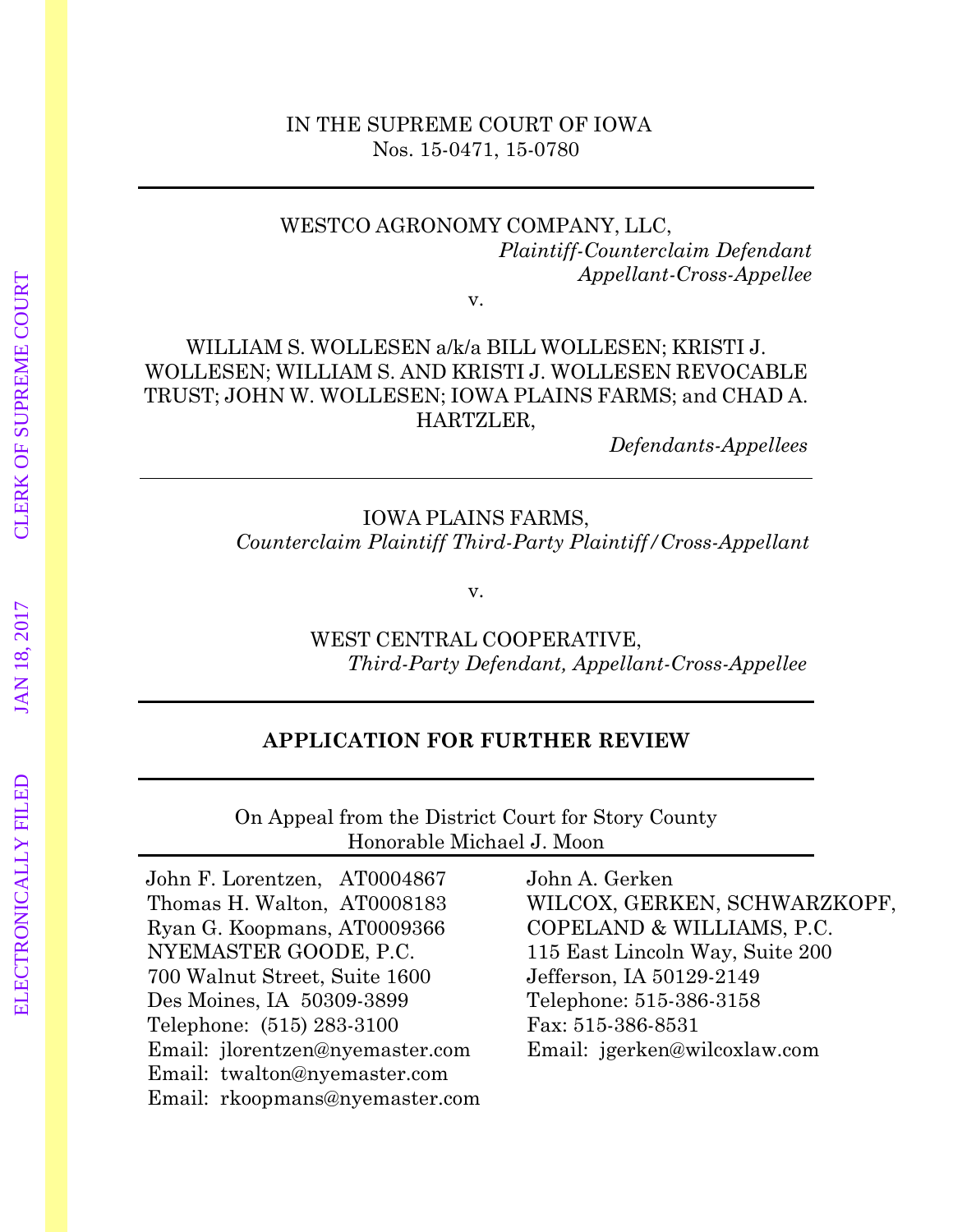## **Questions Presented**

- <span id="page-1-0"></span>I. In *Hensler v. City of Davenport*, 790 N.W.2d 569, 587 (Iowa 2010), this Court struck down a city ordinance that created a rebuttable presumption requiring the defendant to disprove negligence. Under Iowa's private right of action for Negligent Empowerment of Specified Unlawful Activity, the defendant has the burden to disprove its negligence. Is that statute constitutional under *Hensler*?
- II. Iowa's Ongoing Criminal Conduct statute provides for a civil remedy against someone who commits a "specified unlawful activity," which is defined as an indictable offense under Iowa law. The only indictable offense the court instructed the jury on was commercial bribery (which takes two parties), but the jury found that only one defendant committed an unlawful activity. Because a person cannot bribe himself, the Court of Appeals surmised that the jury must have found liability based upon a federal (not Iowa) crime for which the jury was not instructed. Can a court go that far to save an inconsistent verdict?
- III. Iowa Code sections 611.4 and 611.10 state that a party has a *right* to try an equitable claim to the court, and that a case "must so proceed" where equity courts had the exclusive jurisdiction of the claim "before the adoption" of the Iowa Code. Based on over a century of Iowa Supreme Court case law, Westco argued that its claims (which were based on an alleged breach of the duty of loyalty by an agent) fell within the exclusive jurisdiction of equity courts before the adoption of the Code, but the Court of Appeals ruled that the district court did not "abuse its discretion" by trying the case in law, to a jury. Does a district court have discretion to decide how to try a claim (in law or in equity) when a statute contains a specific directive on when a case should be tried in equity?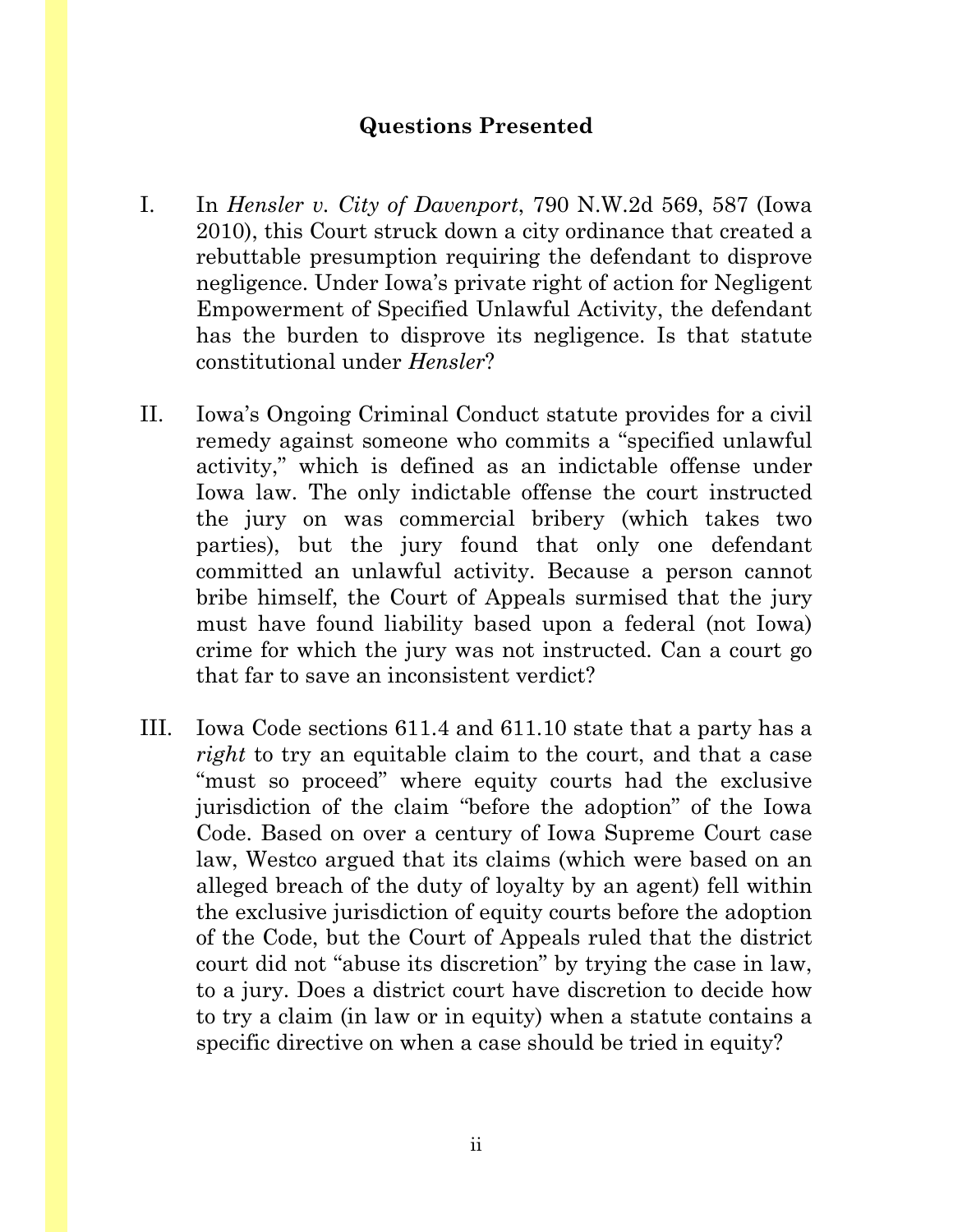# **Table of Contents**

| Ι.<br>By requiring the defendant to disprove negligence,<br>Iowa's Negligent Empowerment statute, section                                                                 |  |
|---------------------------------------------------------------------------------------------------------------------------------------------------------------------------|--|
| П.<br>To reconcile an inconsistent verdict, courts should<br>not assume that the jury went outside the<br>instructions or made a finding that would violate               |  |
| Whether a party has a right to try a claim in<br>Ш.<br>equity (and whether it <i>must</i> do so) is a legal issue<br>upon which district courts do not have discretion 16 |  |
|                                                                                                                                                                           |  |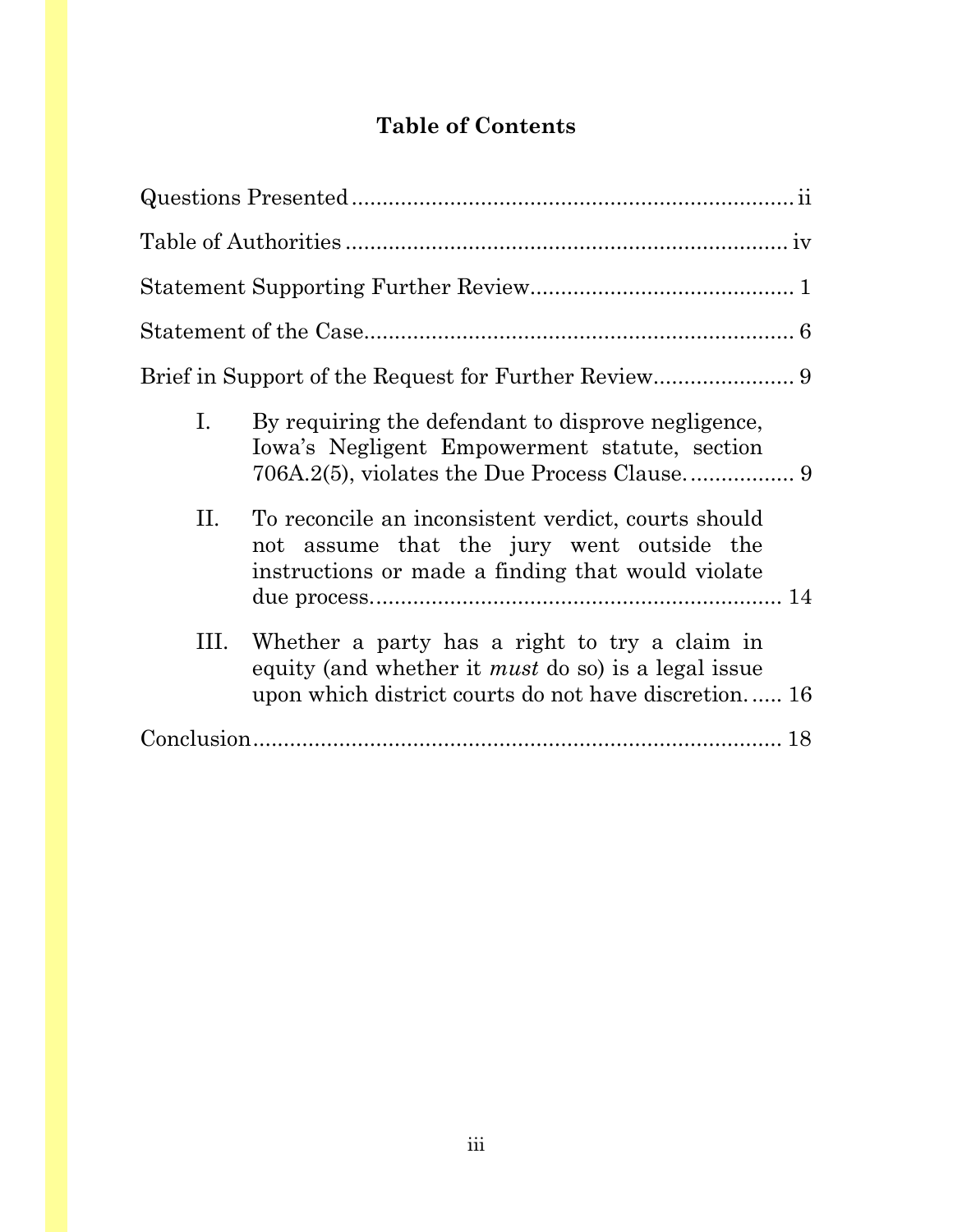# **Table of Authorities**

## <span id="page-3-0"></span>**Cases**

| <i>First Nat'l Bank in Sioux City v. Curran, 206 N.W.2d 317</i>       |
|-----------------------------------------------------------------------|
| <i>Hensler v. City of Davenport, 790 N.W.2d 569 (Iowa 2010) 2, 10</i> |
| Hoffman v. Nat'l Med. Enters., Inc., 442 N.W.2d 123                   |
|                                                                       |
| <b>Statutes</b>                                                       |
|                                                                       |
|                                                                       |
|                                                                       |
|                                                                       |
|                                                                       |
|                                                                       |
| <b>Other Authorities</b>                                              |
|                                                                       |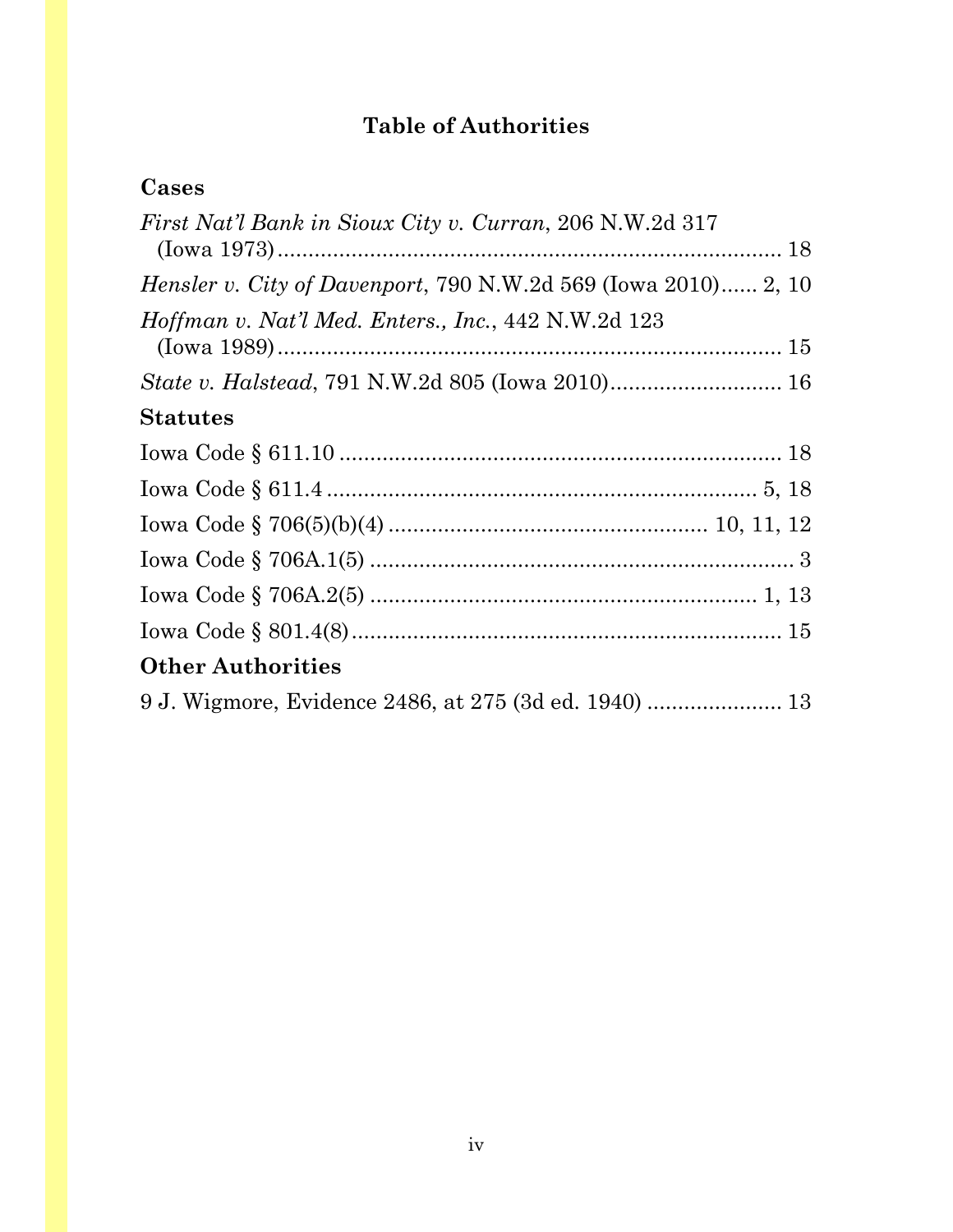#### **Statement Supporting Further Review**

<span id="page-4-0"></span>This case is about a Westco Agronomy Company sales agent, Chad Hartzler, who accepted direct payments from the Wollesen family who, in return, received steep discounts on Westco agricultural products (seed, fertilizer, etc.). Westco alleged—and its sales agent, Hartzler, admitted—that the payments from the Wollesens to Hartzler were to get better deals on Westco's products. The Wollesens, on the other hand, claimed that they were the victim: they knew nothing of what Hartzler was doing; they assumed their great deals were just that; and they were damaged when Westco did not honor some of those "deals."

This application presents three issues for the Court's review. All three were important coming out of the district court, and all three have become more so as a result of the Court of Appeals's ruling.

1. The first issue addresses the constitutionality of Iowa's private right of action for Negligent Empowerment of Specified Unlawful Activity, Iowa Code section 706A.2(5). The statute makes it "unlawful for a person to negligently allow" their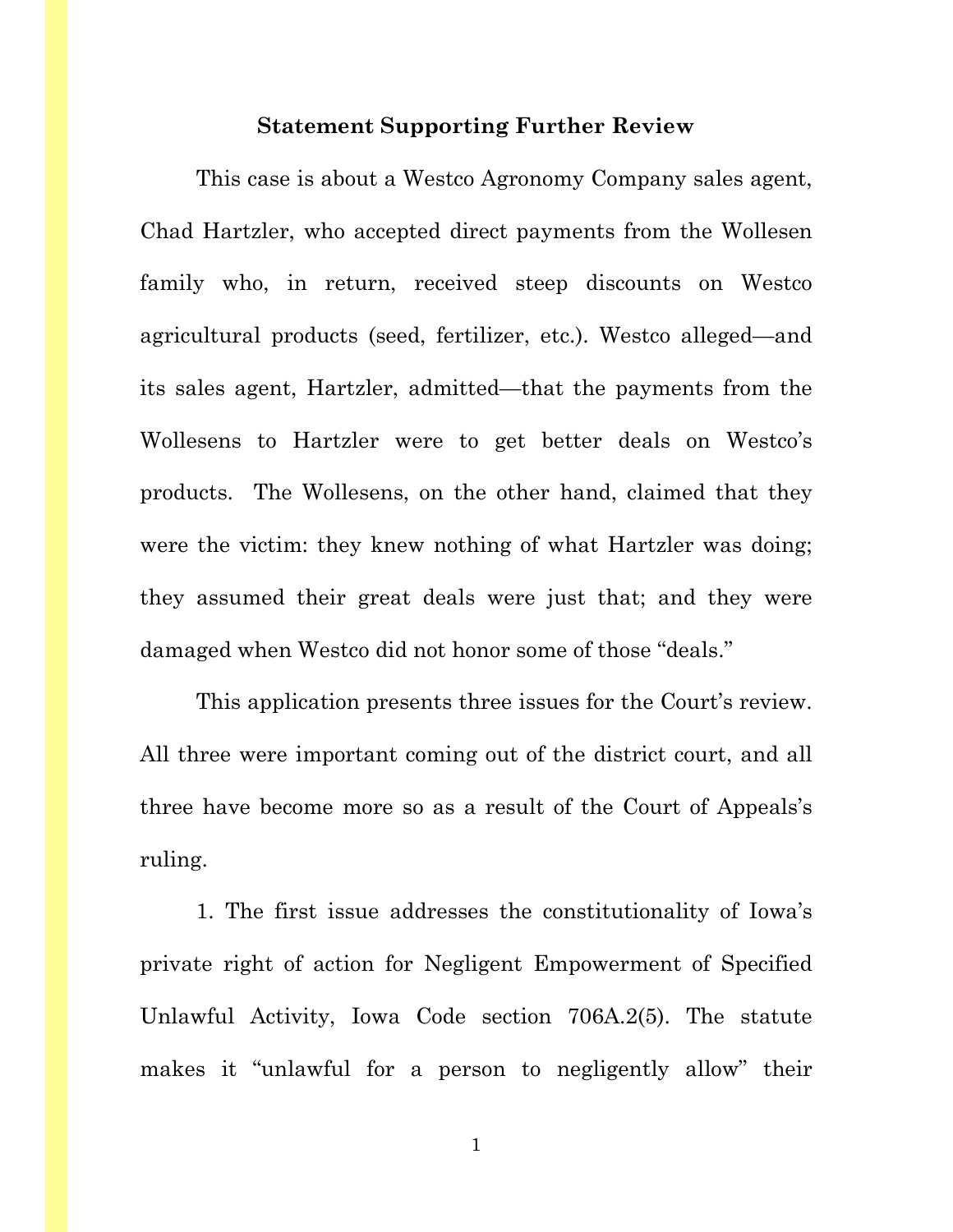property "to be used to facilitate specified unlawful activity," but it puts the burden on the defendant to *disprove* negligence. Under *Hensler v. City of Davenport*, 790 N.W.2d 569 (Iowa 2010), that rebuttable presumption of negligence violates the Due Process Clause. The district court agreed and struck down the statute, but the Court of Appeals reversed.

Even though the statute unambiguously puts the burden on the defendant (and all parties agreed on that), the Court of Appeals avoided the constitutional question by stating, *without explanation*, that the burden is on the *plaintiff*. The Court of Appeals cited to the Model Act and its commentary to support that proposition (that the burden is on the plaintiff), but here's the twist: the commentary to the Model Act simply explains why the burden is on *the defendant.* 

So we don't know where the burden lies, and the parties must now go back to trial with the constitutional question left unanswered. The confusing status of the law will complicate the trial and create problems in cases to come. This Court should weigh in.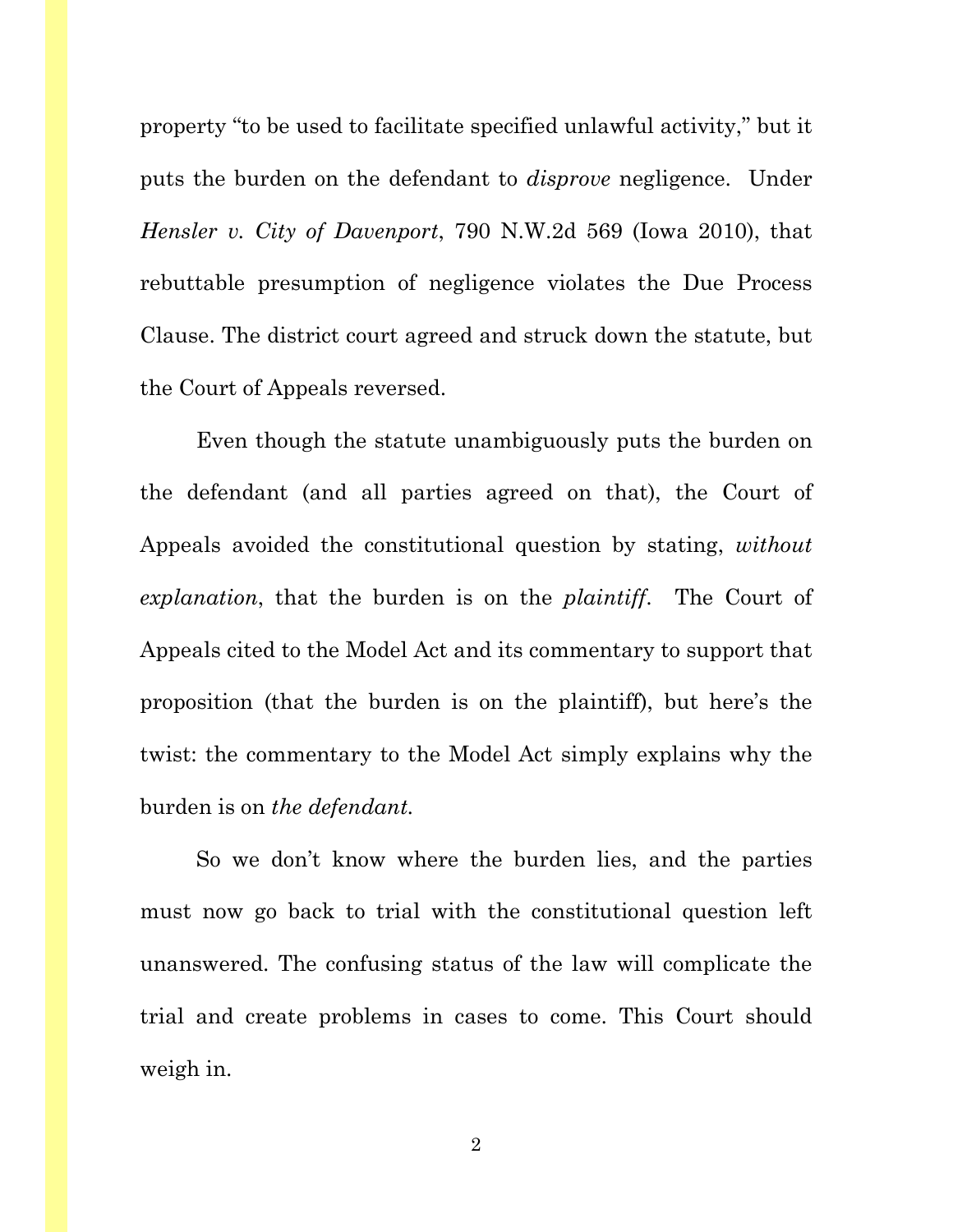2. The second issue involves an inconsistent jury verdict and the length the Court of Appeals went to reconcile it.

Westco brought an Ongoing Criminal Conduct claim against its agent, Chad Hartzler, and each member of the Wollesen family (Bill, Kristi, and John) based upon the allegation that the Wollesens bribed Hartzler. To succeed against any individual defendant, Westco had to prove that they committed an indictable offense *under Iowa law*. *See* Iowa Code § 706A.1(5).

The only indictable offense (Iowa or otherwise) that the jury was instructed on was commercial bribery, which required the participation of at least two defendants. The jury found against Hartzler but—inexplicably—for each of the Wollesens. That is an inconsistent verdict: if Hartzler committed commercial bribery, so did one of the Wollesens. Neither the instructions nor the evidence left any other option.

The Court of Appeals recognized the problem ("At first blush, these findings would appear inconsistent." Slip Op 11) but it attempted to reconcile the verdict by theorizing that *maybe* the jury had found that Hartzler committed "unlawful activity"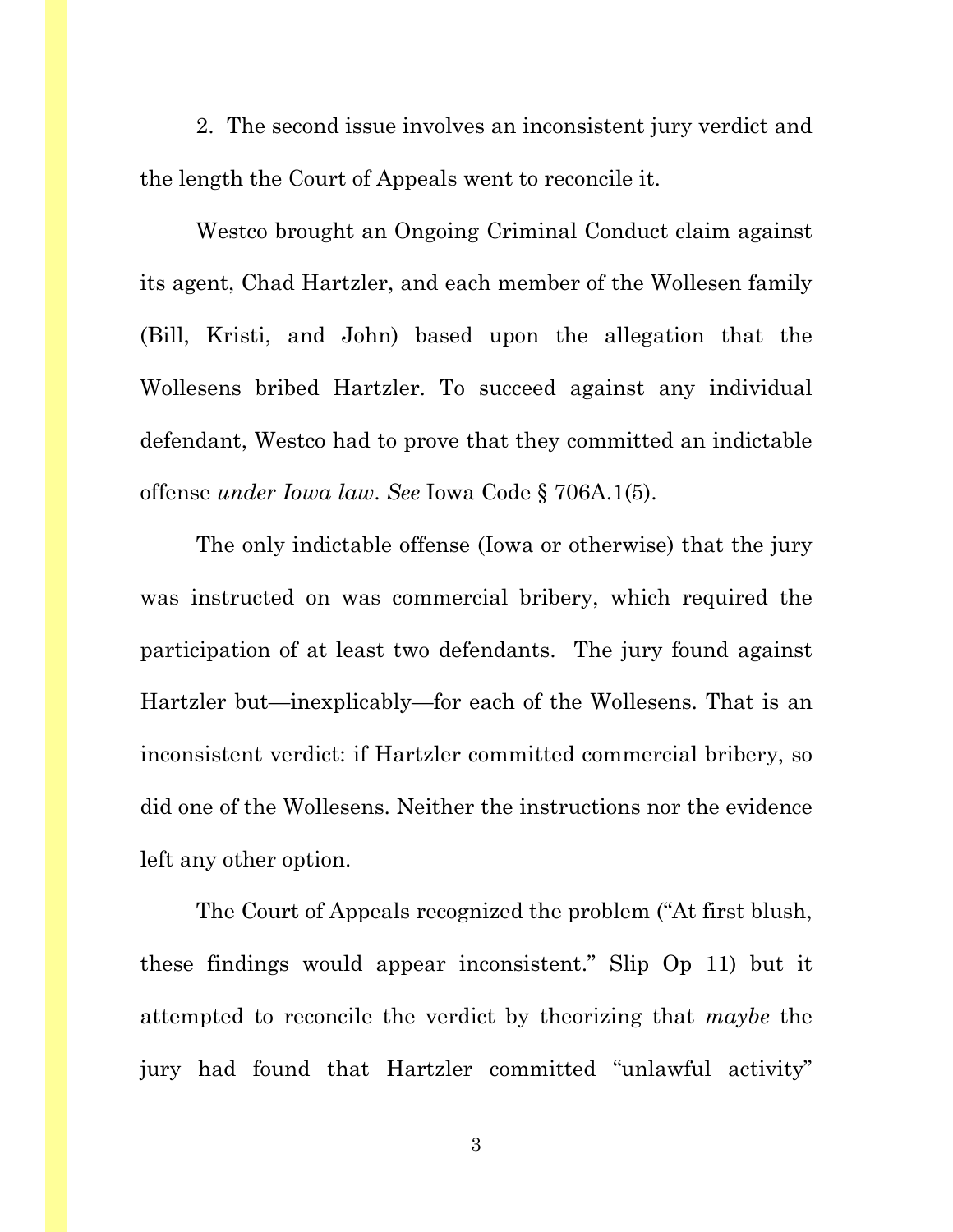because he pleaded guilty in *federal* court to *federal* wire fraud. That is an inference too far. Wire fraud is not an indictable offense under *Iowa* law, so the Court of Appeals's theory doesn't solve the problem. And even if there is some Iowa crime similar to wire fraud, the jury was not instructed on its elements.

If a court can go that far in reconciling a verdict—if it can assume that the jury based its finding on insufficient evidence (wire fraud is not an Iowa crime) or by going outside the instructions—the public will lose confidence in the jury system. The Court should grant review.

3. The third and final issue is whether Westco's claims should have been tried in equity by the court (as Westco requested) or in law by the jury (which is what happened). This issue, too, is an important one, and the Court of Appeals's method of deciding it makes this Court's review all the more necessary.

The right to a jury trial is such an exalted part of the justice system that we (lawyers, judges, the public) often overlook that there is a countervailing right—indeed, command—that some cases by tried by the court in equity. Iowa Code section 611.4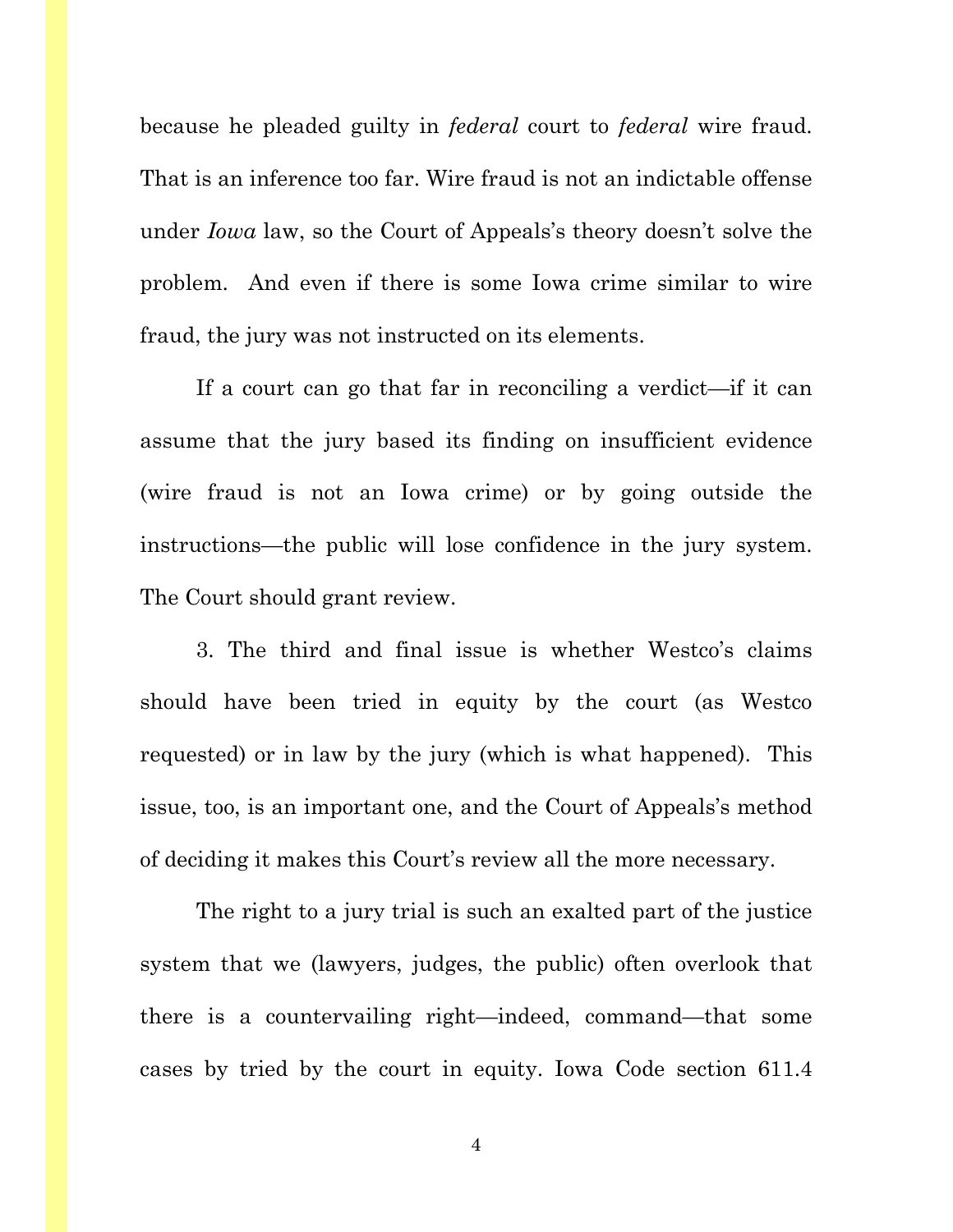states that "in all cases where the courts of equity, before the adoption of [the Iowa] Code, had jurisdiction," a plaintiff "may" prosecute the action in equity and "*must so proceed* in all cases where such jurisdiction was exclusive."

Each of the claims that Westco tried in this case (and the unjust enrichment claim that was wrongly dismissed before trial) derives from the allegation that Westco's sales agent, Hartzler, breached his duty of loyalty by accepting bribes from the Wollesen family in exchange for lower prices on Westco products. Westco asked for appropriate equitable relief. The district court nevertheless denied Westco's request to try the claims in equity, ruling that they were not "equitable" claims and Westco sought only "damages."

That was error, but the Court of Appeals compounded the problem by holding that the district court's decision was a discretionary one. It was not, and it is important for this Court to say so. Iowa Code clearly delineates when a party has a right to try a claim in equity, and when it *must* do so. That is a legal, not discretionary, function. The Court of Appeals's ruling to the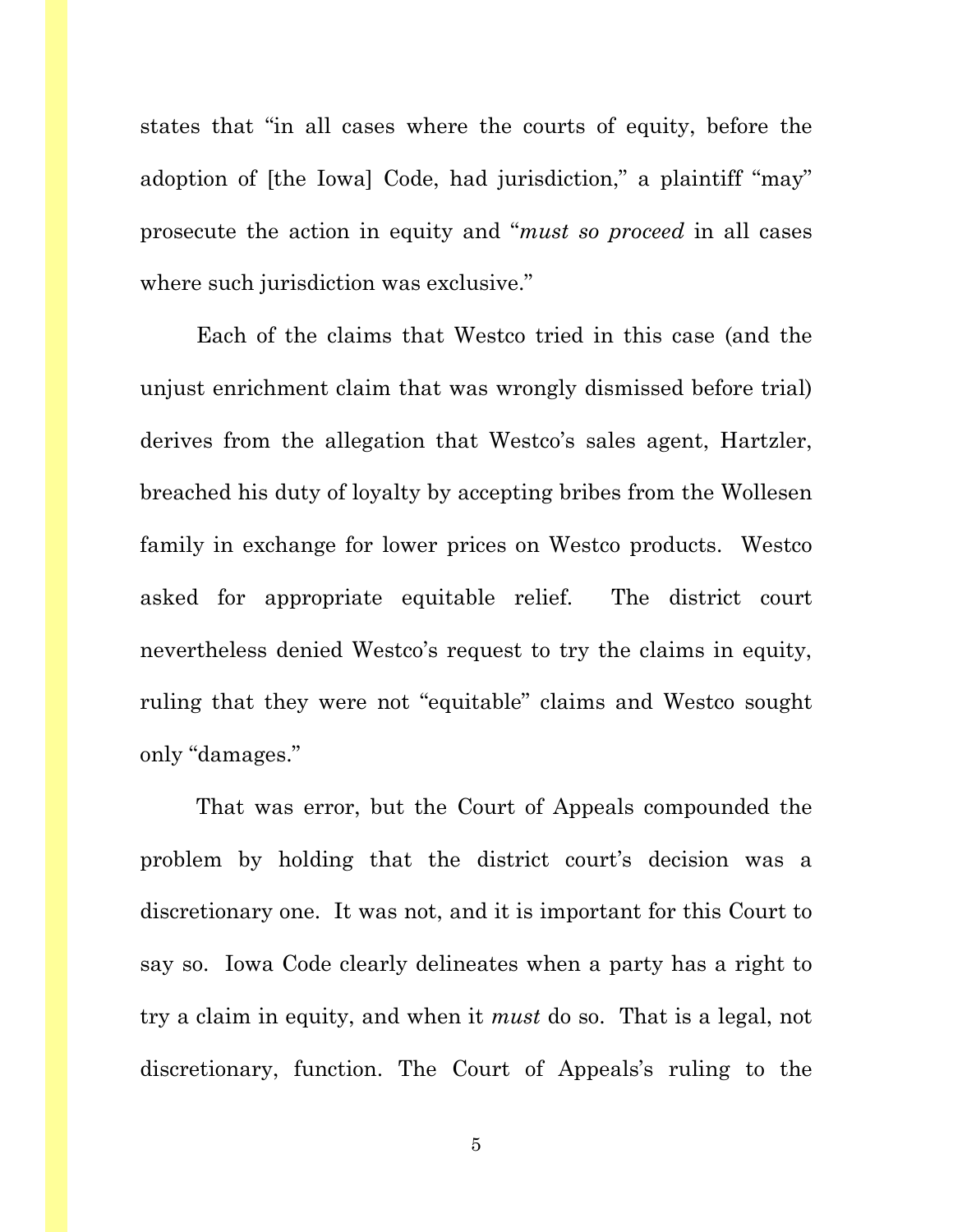contrary undermines the *right* to try equitable claims in equitable proceedings. To be sure, the distinction between law and equity is sometimes murky; but that is precisely why this Court's guidance is needed.

### **Statement of the Case**

<span id="page-9-0"></span>In the Spring of 2011, Westco's manager of agronomy sales, Chad Hartzler, resigned and confessed that he had been engaged in a six-year scheme with the Wollesens that cost Westco millions of dollars.

Hartzler was Westco's sales manager for seed, chemicals, and fertilizer. According to Hartzler, sometime in 2005 Bill Wollesen, the head of family-owned Iowa Plains Farms (IPF), began making personal payments to Hartzler in exchange for steep discounts on Westco products. Instead of paying the market rate of \$190-\$200 per bag of seed corn, for instance, IPF was paying Westco \$120-125 per bag. Over the six-year period, IPF paid \$487,315 directly to Hartzler get these "deals."

Hartzler kept the bribes a secret by operating a fraudulent scheme in Westco's books. He would list the IPF sales at prices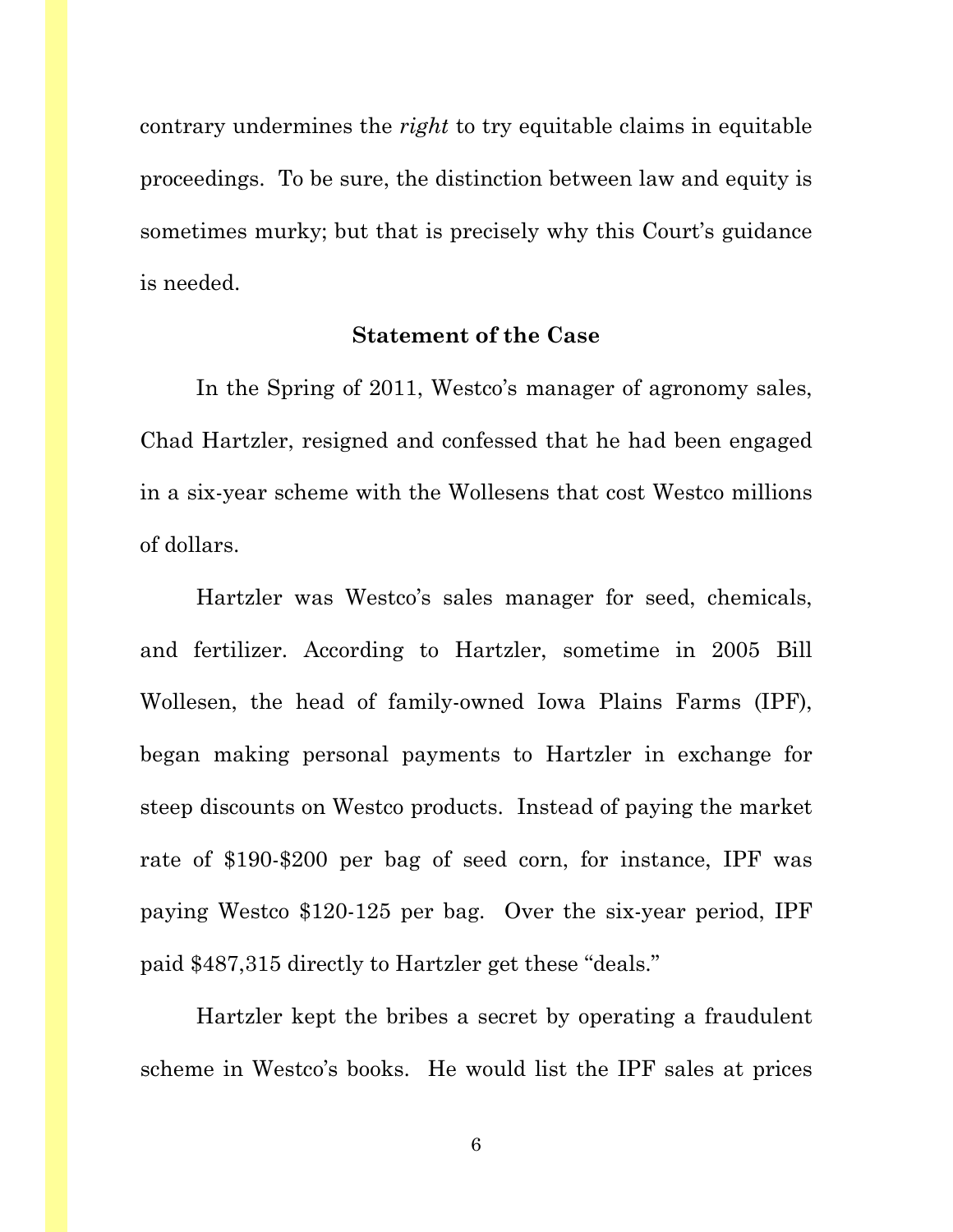that were designed to deflect Westco's attention. Westco's books would show a debt owed to Westco by IPF throughout most of the year. He would then pay down that debt with payments made later in the year by IPF, purportedly as "prepayments" for the next year's products. Account statements mailed by Westco to the Wollesens over a period of years reflected that "prepayments" were not being made. But the Wollesens claimed they did not receive these statements.

The Wollesens, after being confronted, claimed that they had no knowledge of what Hartzler was doing. They thought that Hartzler had his own inventory of products to sell (hence the direct payments to him) and despite being a highly sophisticated farming operation (IPF farmed 6,000 acres) the Wollesens saw nothing strange about their discounts—even though they were well below market rates and even below Westco's costs.

Not believing them, Westco filed suit against the Wollesens, IPF, and Hartzler. It alleged several claims, but only two were ultimately tried: (1) breach of Hartzler's fiduciary duty of loyalty,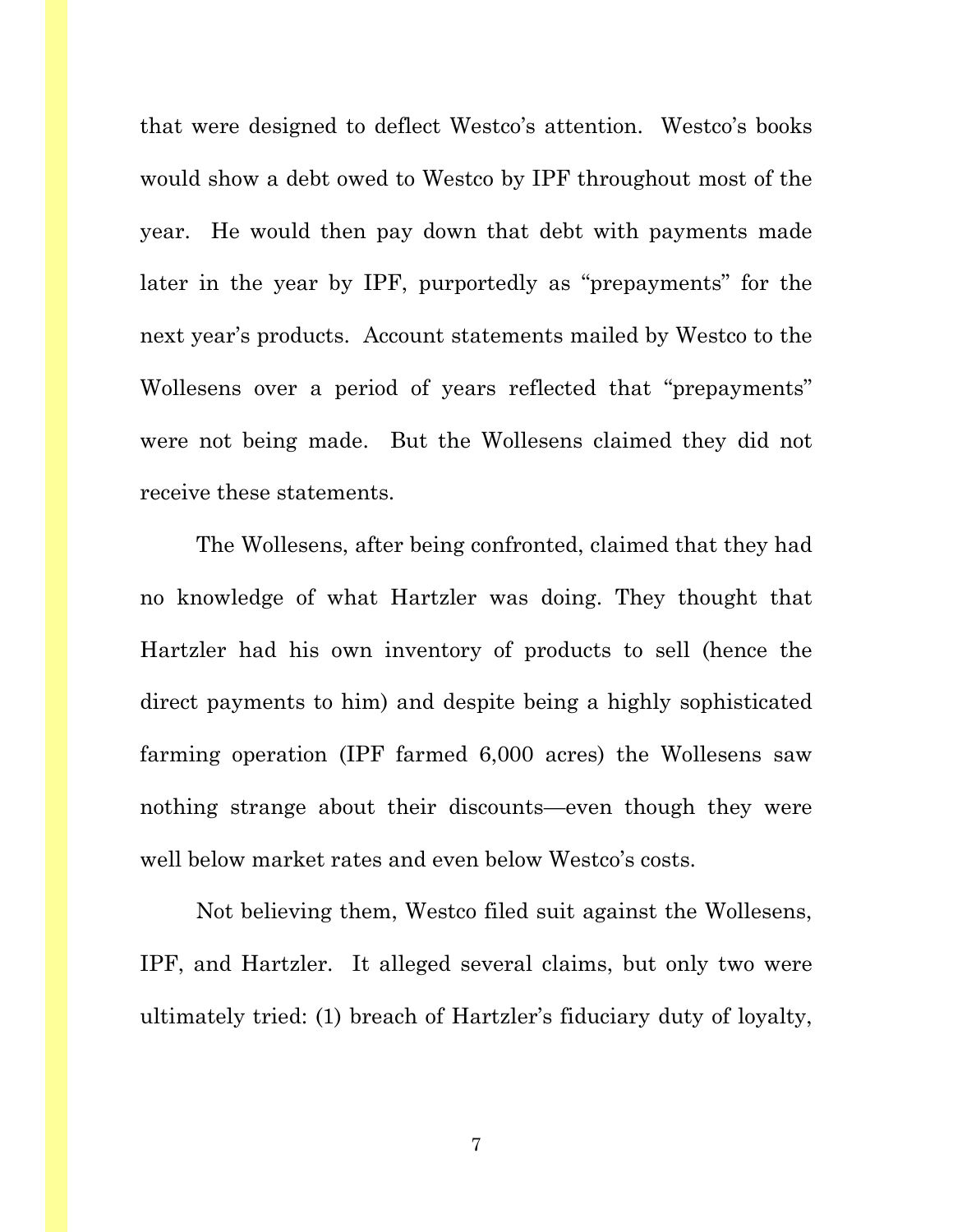with the Wollesen's being conspirators and (2) Ongoing Criminal Conduct, Iowa Code 706A.

In addition to denying the allegations, IPF filed counterclaims against Westco and a third-party petition against its parent, West Central Cooperative, because the companies were no longer honoring the "deals" that Hartzler struck with them. IPF alleged multiple claims, including breach of contract and negligent empowerment under section 706A.5.

The district court ruled that IPF's 706A.5 claim for negligent empowerment was unconstitutional, because it placed the burden on Westco (the counter-claim defendant) to disprove its negligence. The case went to trial on IPF's remaining claims.

Before trial, Westco requested that the case be tried in equity because its claims against Hartzler, the Wollesens, and IPF were equitable. The district court denied the request, concluding as a matter of law that Westco's remaining claims were legal in nature.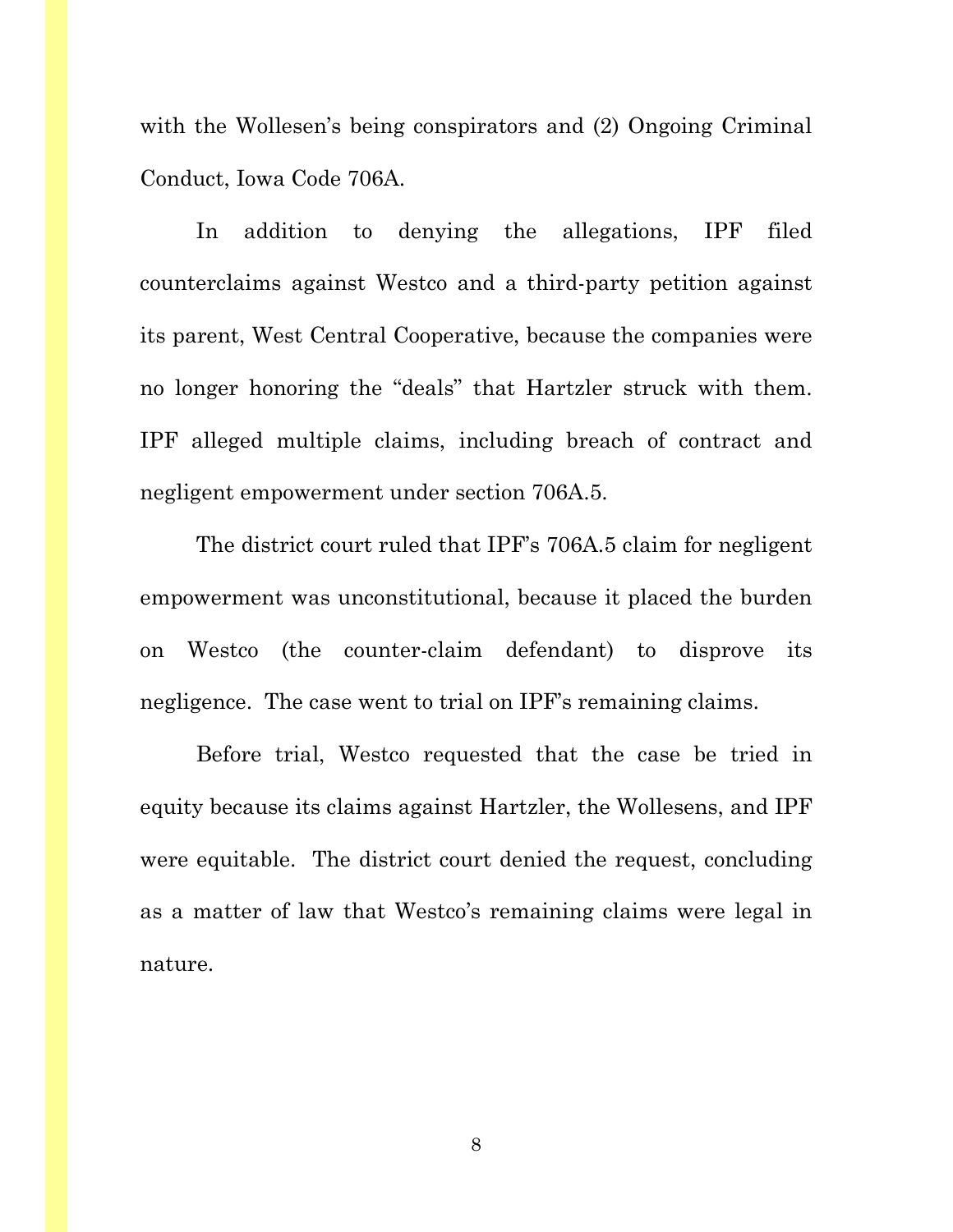The jury awarded Westco \$485,315 against Hartzler—which was equal to the check payments he received from IPF—and awarded IPF \$576,189 from Westco.

Both parties appealed, and the Court of Appeals affirmed the district court in all respects, except on its ruling regarding IPF's negligent empowerment claim. As it stands now, the case will return for trial on that issue alone.

#### <span id="page-12-0"></span>**Brief in Support of the Request for Further Review**

## <span id="page-12-1"></span>**I. By requiring the defendant to disprove negligence, Iowa's Negligent Empowerment statute, section 706A.2(5), violates the Due Process Clause.**

Iowa Code section 706A.2(5) makes it "unlawful for a person to negligently allow" their property "to be used to facilitate specified unlawful activity," and it allows a private party to sue for such a violation and collect damages *without* proving negligence: "The *defendant* shall have the burden of proof by a preponderance of the evidence as to the circumstances constituting *lack of negligence*"; the plaintiff need only show that the unlawful activity was indeed facilitated with the defendant's property. Iowa Code  $$706(5)(b)(4).$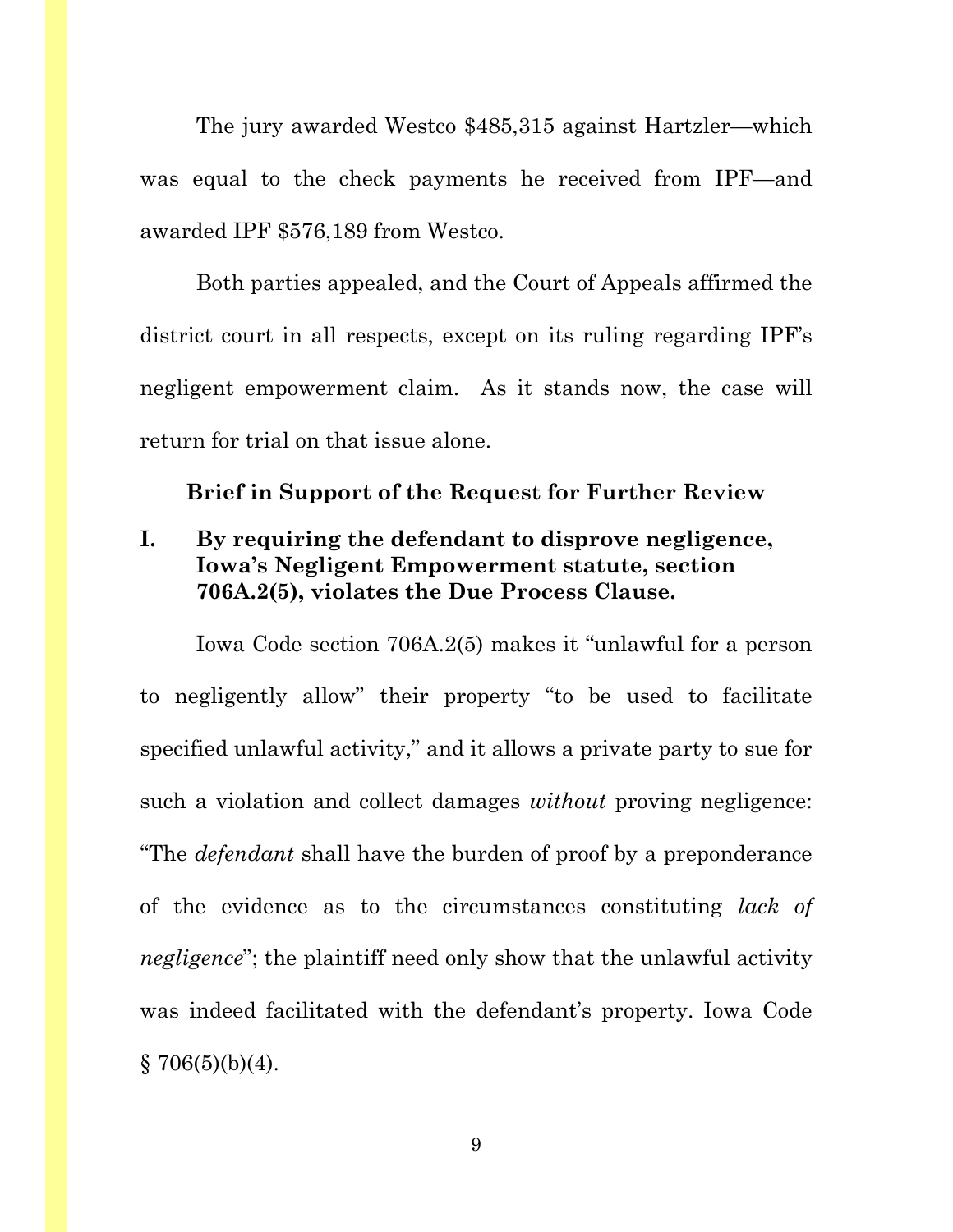Under this Court's decision in *Hensler v. City of Davenport*, 790 N.W.2d 569 (Iowa 2010), that presumption of negligence violates the Due Process Clause. Indeed, as far as the constitutional analysis goes, there is no material difference between the statutory scheme in *Hensler* and the one here.

The ordinance in *Hensler* penalized the parents of a delinquent child, unless the parents could prove that they were *not* negligent in exercising their supervisory role. That was arbitrary and irrational, this Court held, because there are "multiple factors that can cause" a juvenile to be delinquent that have no causal connection to a parent's negligence. *Id.* at 588-89.

The same is true here. Criminals—white-color and otherwise—often use someone else's property to facilitate their crimes, and the reasons for doing so often (or usually) have nothing to do with the property owner's negligence. Indeed, businesses often have less control over their property than parents do of their children, so the burden-shifting scheme here is even more problematic.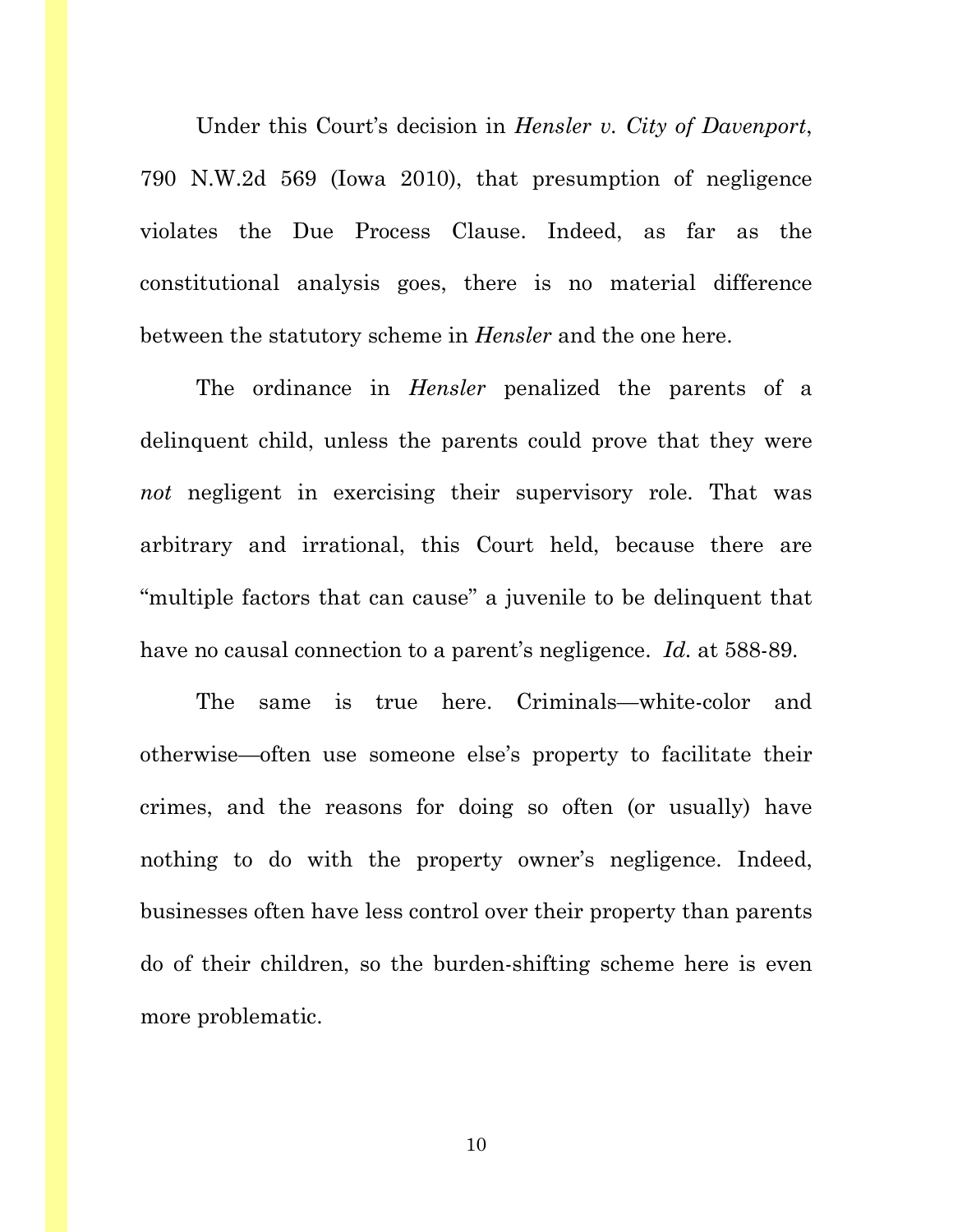The Court of Appeals disagreed—or so it seems. Without elaboration, the panel declared that "section  $706A.2(5)(b)(4)$ requires the *plaintiff* to prove the defendant's negligence by a preponderance of the evidence." Slip Op. 19 (emphasis added). That does seem to take care of the problem: if the burden is on the plaintiff, there is no due process violation. But it is not clear if that is what the Court of Appeals meant. For one thing, the statute says the very opposite—and unambiguously so. It puts the burden on the plaintiff to prove that the unlawful activity was facilitated with the defendant's property, but it puts the burden on the *defendant* to prove it was not negligent in allowing it to happen.<sup>[1](#page-14-0)</sup> By shifting requiring the defendant to prove its lack of

Iowa Code § 706A.2(5)(b)(4).

<span id="page-14-0"></span>l

<sup>1</sup> The relevant provision states in full:

The plaintiff shall carry the burden of proof by a preponderance of the evidence that the specified unlawful activity occurred and was facilitated by the property or services. The defendant shall have the burden of proof by a preponderance of the evidence as to circumstances constituting lack of negligence and on the limitations on damages in this subsection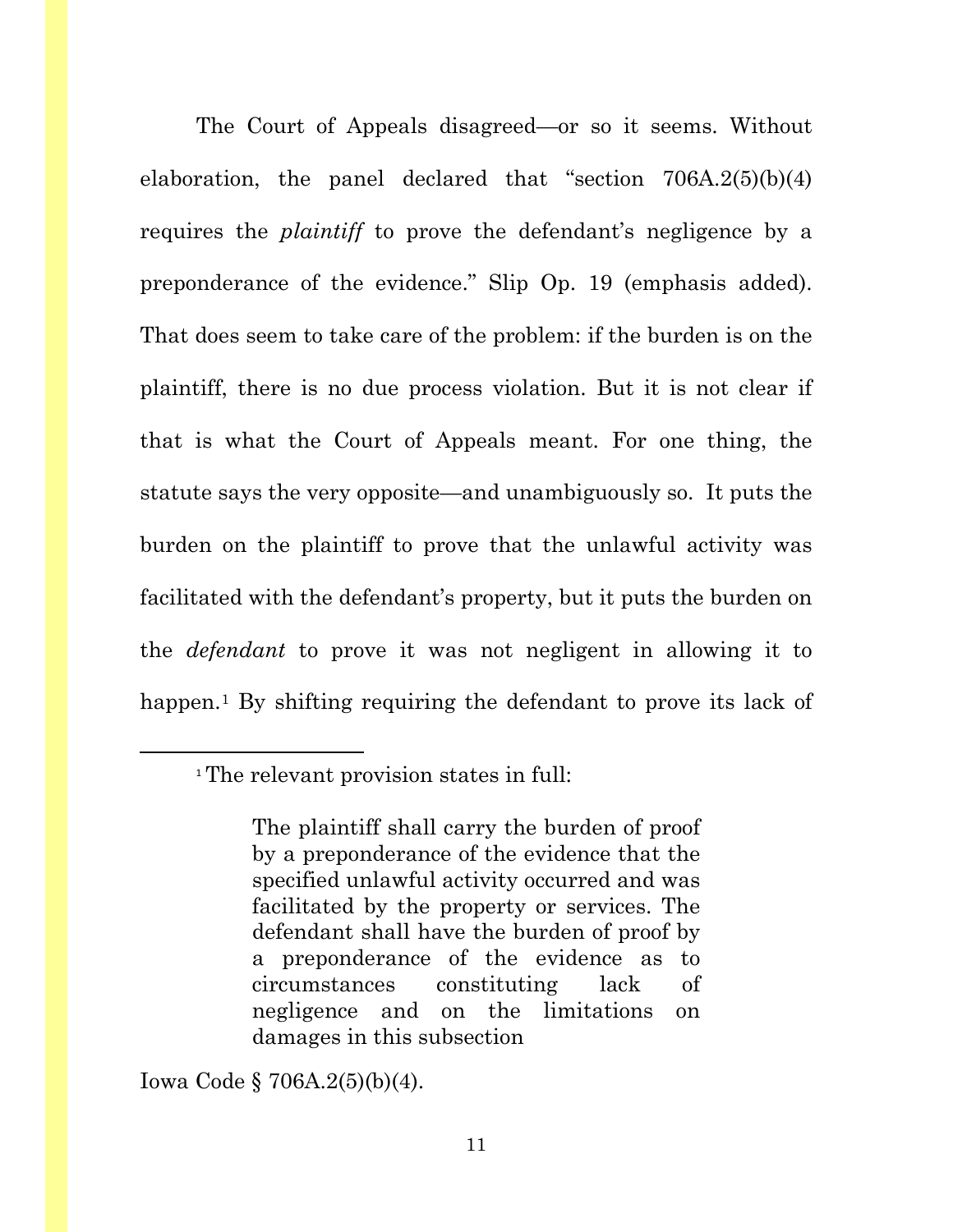negligence by a "preponderance of the evidence," the statue appears to shift not merely the burden of production but also the burden of persuasion. The parties agreed the statute shifted the burden of proof; they just disagreed on whether the statute is constitutional.

But that is not the only confusing part of the Court of Appeals's ruling. As authority for the proposition that the burden is on the plaintiff, the Court of Appeals cited the Model Act (which is identical to the Iowa statute) and the accompanying commentary. That is confusing because the commentary simply explains why the drafters placed the burden *on the defendant*. Citing to Wigmore's treatise on evidence, the drafters of the Model Act wrote that shifting the burden to the defendant is "in conformance with the normal rule" because the defendant in negligent empowerment cases "presumably has peculiar means of knowledge" about its negligence (or lack thereof). Slip Op. 19. The drafters misapplied what Wigmore wrote—which is to say that Wigmore would not likely have supported shifting the burden in

 $\overline{a}$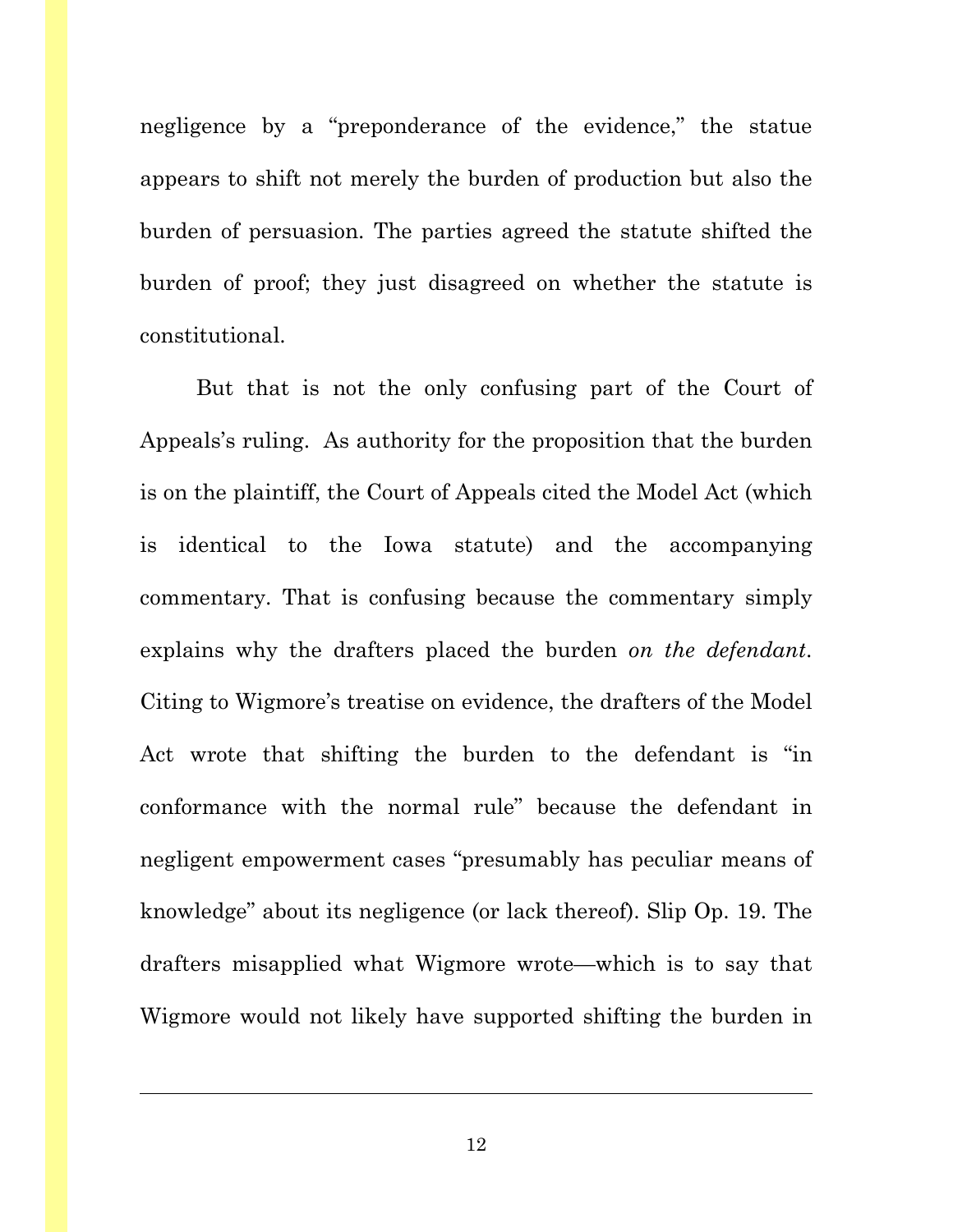cases like this[2—](#page-16-0)but the point is that the drafters did exactly that; the comment just explains why.

So here's where that leaves us:

- (1)The Negligent Empowerment statute, 706A.2(5), unambiguously places the burden on the defendant to disprove its negligence.
- (2) The parties here have always agreed that the burden is on the defendant; the only issue is whether that is constitutional.
- (3) Without explanation, the Court of Appeals stated that the burden is on the plaintiff to prove negligence, so there is no constitutional problem.
- (4) To support that theory, the Court of Appeals cited authority that explains why the burden is on the defendant.

That does not compute. The Court of Appeals either (a) left the burden with the defendant but left the constitutional question unanswered, or (b) rewrote the statute. Neither alterative is satisfactory to the parties or to anyone else who brings or defends a Negligent Empowerment claim. The law should not remain uncertain, especially when constitutional rights are in play. The

l

<span id="page-16-0"></span><sup>2</sup> *See* 9 J. Wigmore, Evidence 2486, at 275 (3d ed. 1940) (explaining that this burden-shifting rule should be applied on a case-by-case basis).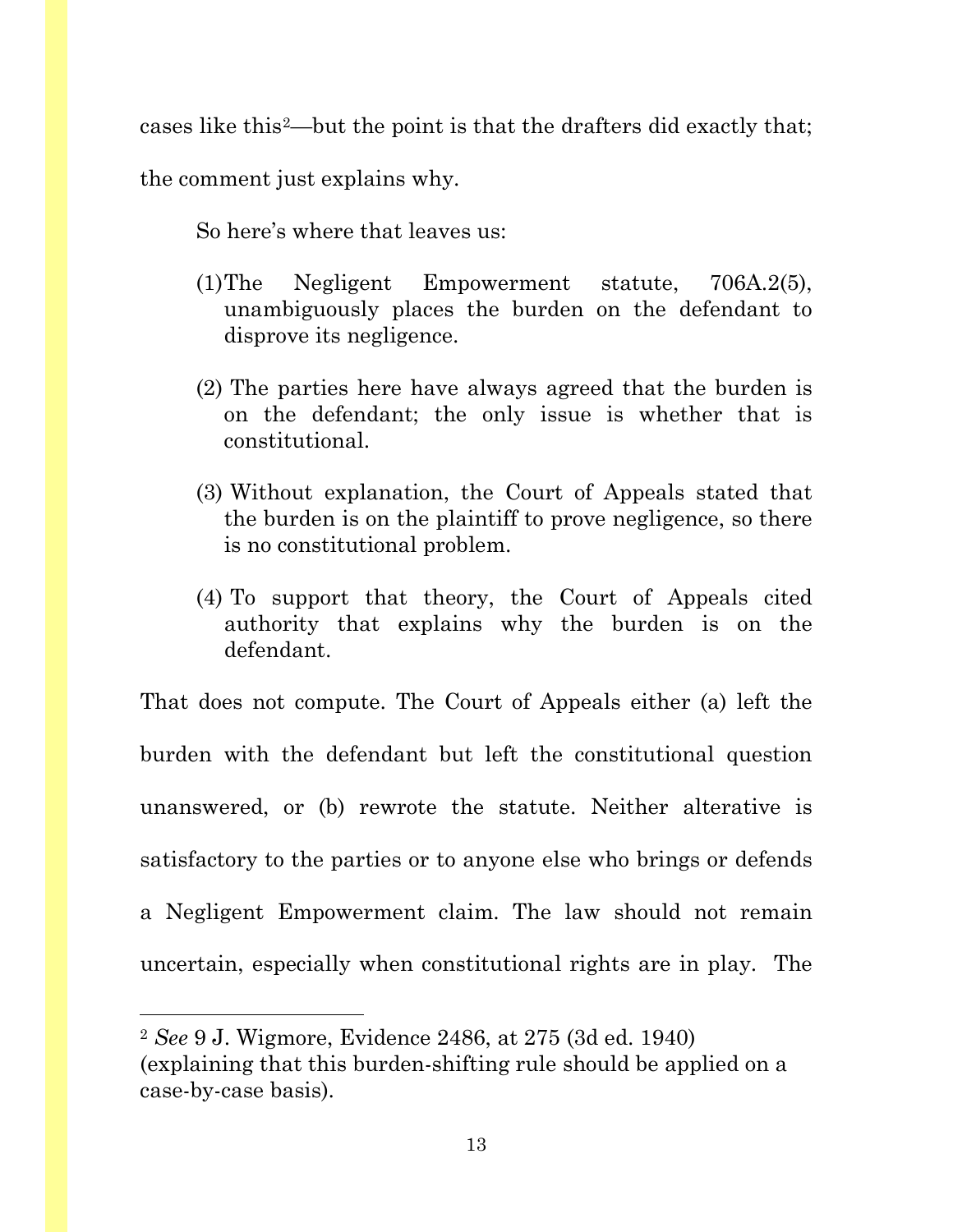Court should therefore grant review and address the constitutional question.

## <span id="page-17-0"></span>**II. To reconcile an inconsistent verdict, courts should not assume that the jury went outside the instructions or made a finding that would violate due process.**

When asked whether Westco had proven Hartzler engaged in ongoing unlawful activity—meaning that he was liable under the Ongoing Criminal Conduct statute—the jury said *yes*. When asked the same question for each of the Wollesens, the jury said *no.* That is an inconsistent verdict; there is no way around it.

The jury was instructed, correctly, that "specified unlawful activity"—the key element for an Ongoing Criminal Conduct claim—is an indictable offense under Iowa law, and commercial bribery was the only indictable offense instructed. The jury was also instructed, consistent with the evidence, that Bill, Kristi, and John Wollesen were the only potential bribers. So the jury had two choices: either one of the Wollesens bribed Hartzler, or he was not bribed.

The Court of Appeals recognized the problem (slip op. 10), but because jury verdicts should be "liberally construed" and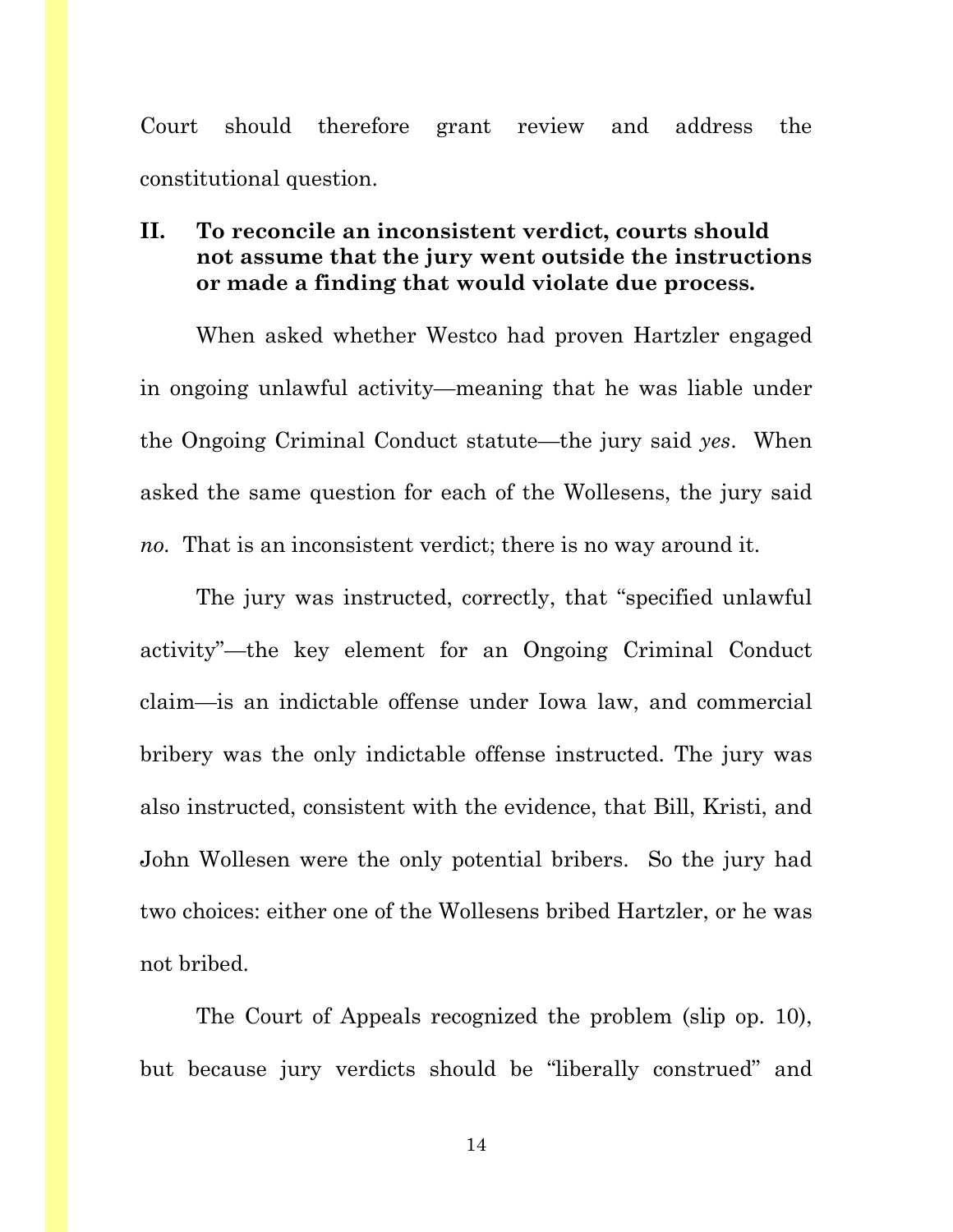reconciled "if it is possible," the court went searching for some other explanation. Slip Op.11 (quoting *Hoffman v. Nat'l Med. Enters., Inc.*, 442 N.W.2d 123, 126 (Iowa 1989). It landed on this one: the jury heard that Hartzler pleaded guilty in federal court to federal wire fraud, so *maybe* the jury found Hartzler liable based on wire fraud. Slip Op. 12.

That was an improper attempt at reconciliation. Federal wire fraud is *not* an indictable offense under Iowa law, so it cannot form the basis for an Ongoing Criminal Conduct claim. Also, the jury was not instructed on the elements of any *Iowa* crime that is similar to wire fraud, nor was it instructed on the definition of *indictable offense*. (Not all crimes are indictable. *See* Iowa Code § 801.4(8)). So by assuming that the jury based its decision against Hartzler on the fact that he pleaded guilty to federal wire fraud, the Court of Appeals had to assume that the jury ignored the instructions and the law.

That is not proper—at least it shouldn't be. We assume that juries follow the instructions; we assume they base their verdicts on the evidence. If a court must do the opposite to save a jury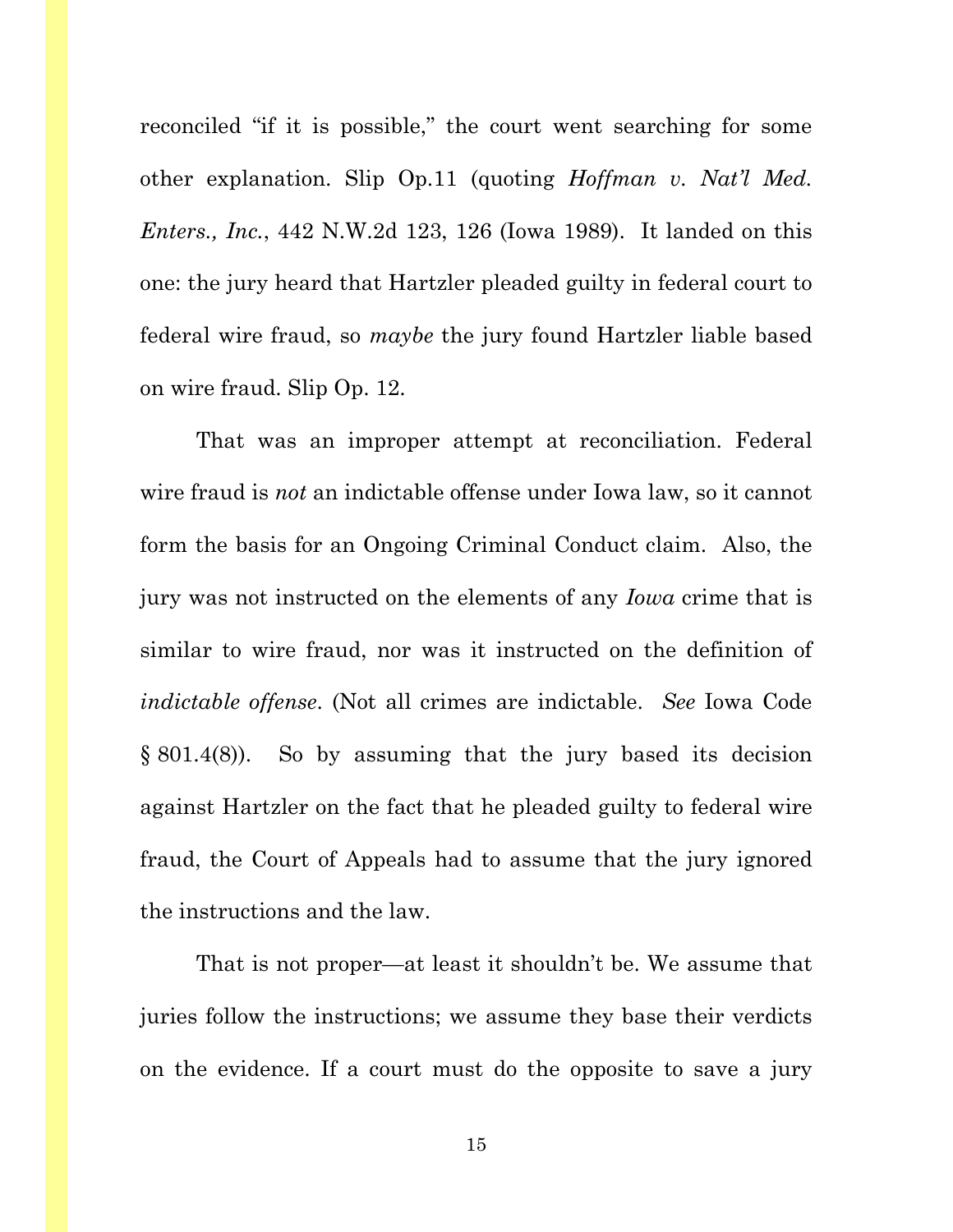verdict—if it has to assume that the jury did *not* follow the instructions or made its decision on something other than the evidence—then the verdict is not worth saving. Indeed, doing so would likely create constitutional problems. *See State v. Halstead*, 791 N.W.2d 805, 815 (Iowa 2010).

It would also undermine integrity of the jury system by sending the message that the courts care more about finality than whether justice was done. That is a significant issue—and could be a significant problem. The Court should grant review to make clear that there are limits to what a court can do in reconciling an inconsistent verdict.

## <span id="page-19-0"></span>**III. Whether a party has a right to try a claim in equity (and whether it** *must* **do so) is a legal issue upon which district courts do not have discretion.**

Whether Westco's claims should have been tried in equity is, by itself, worthy of this Court's attention. The dichotomy between law and equity is an issue that often confuses courts and litigants, and that confusion seems to have infected this case. That alone is reason for this Court's review. Indeed, if Westco's claim for breach of loyalty by a fiduciary agent is a tort rather than an equitable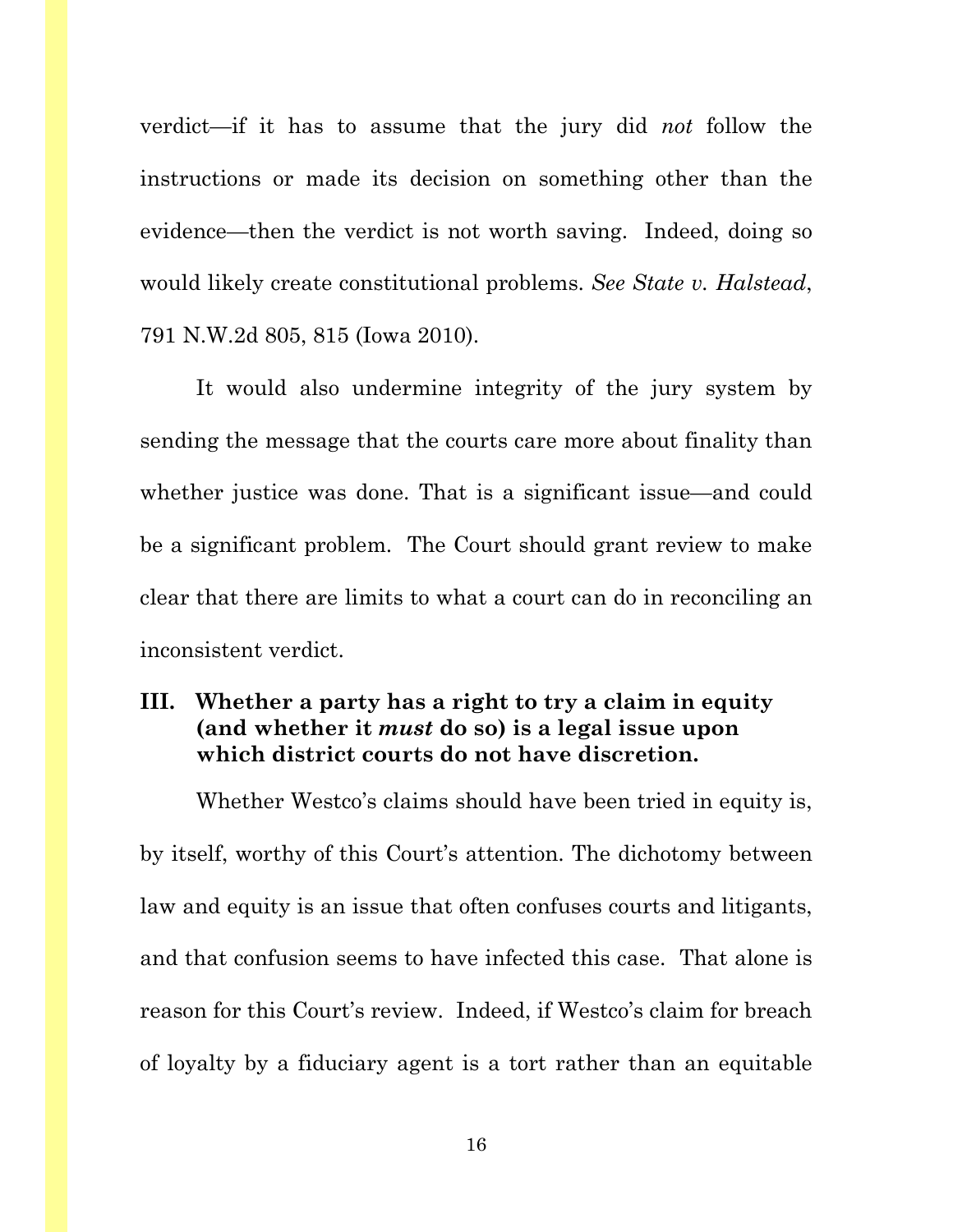claim (as IPF argues) then this case is the first recognition of that tort under Iowa law.

The broader problem, though, is that the Court of Appeals did not make any definitive legal rulings, because it concluded that district court's decision to try a claim in law rather than equity is reviewed for an abuse of discretion. Slip. Op. 6 (standard of review); *id.* 7 ("We discern no abuse of discretion" in trying the claims at law.). That holding is wrong and should be reversed.

Iowa Code section 611.4 states that "in all cases where the courts of equity, before the adoption of [the Iowa] Code, had jurisdiction," a plaintiff "may" prosecute the action in equity and "*must so proceed* in all cases where such jurisdiction was exclusive." Section 611.10 also gives "either party" the right to have equitable issues tried in equity, even if the remaining issues are at law. *First Nat'l Bank in Sioux City v. Curran*, 206 N.W.2d 317, 321 (Iowa 1973).

Whether a claim fell within the jurisdiction or exclusive jurisdiction of the equity courts "before the adoption" of the Code is a legal question requiring an historical inquiry, and the answer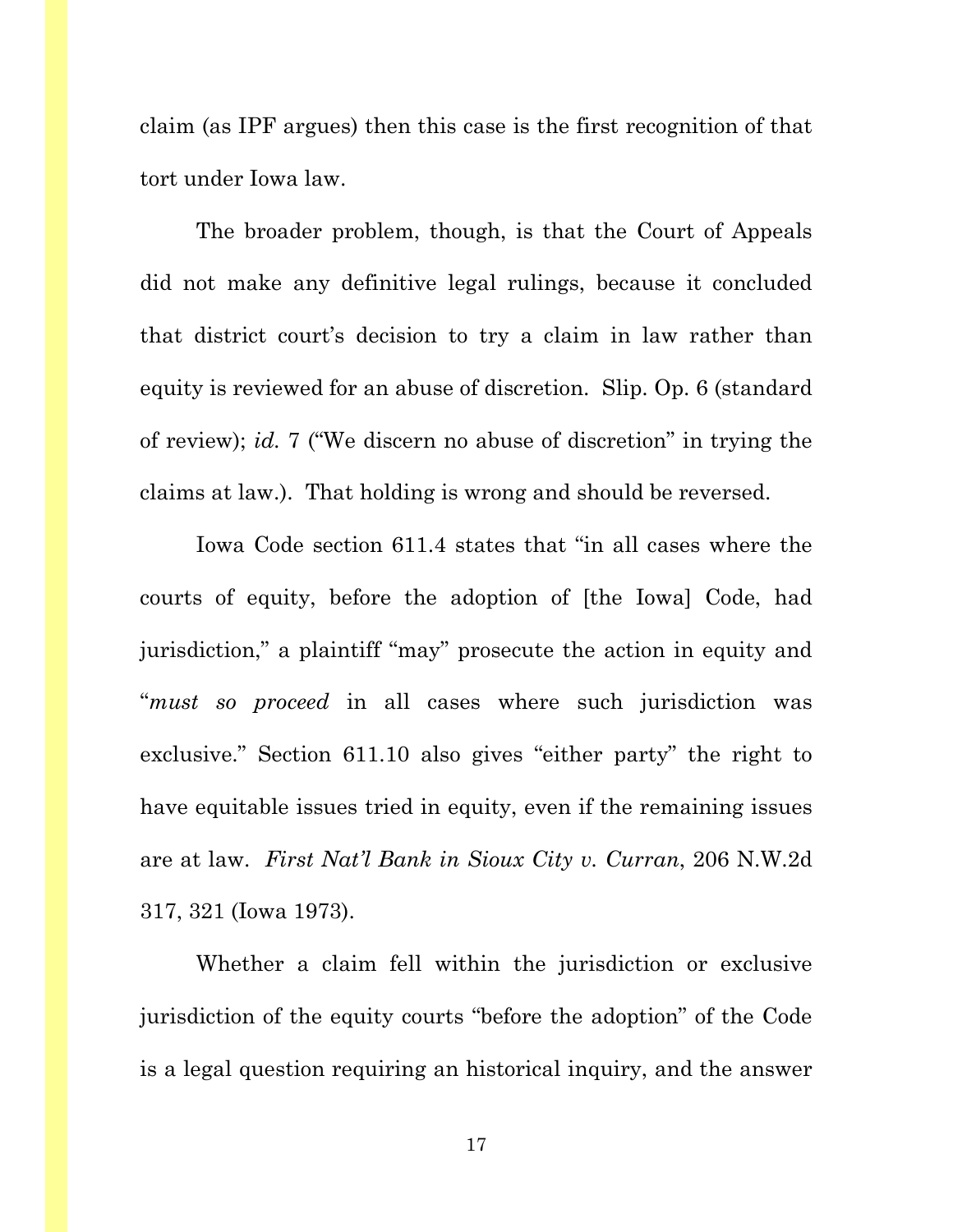is either right or wrong; it is not a discretionary one for the district court.

Because the Court of Appeals's opinion establishes a discretionary standard of review, it conflicts with the plain terms of sections 611.4 and 611.10. It also undermines the important, if overlooked, right to try equity claims in equitable proceedings. Indeed, "the right to the application of the principles of equity to causes exclusively equitable, and the right to a trial by the chancellor and to trial *de novo* by the appellate bench, are rights as sacred as the right to have causes at common law" tried by a jury and "revised only for errors of law." *McAnulty v. Peisen*, 208 Iowa 625, 226 N.W. 144, 150 (1929). The Court should grant review to address this important issue.

#### **Conclusion**

- <span id="page-21-0"></span>What is the constitutional status of Iowa's Negligent Empowerment claim after the Court of Appeals's decision? (We don't know.)
- To save an inconsistent verdict, can a court assume that the jury ignored the instructions or based its decision on insufficient evidence? (We hope not.)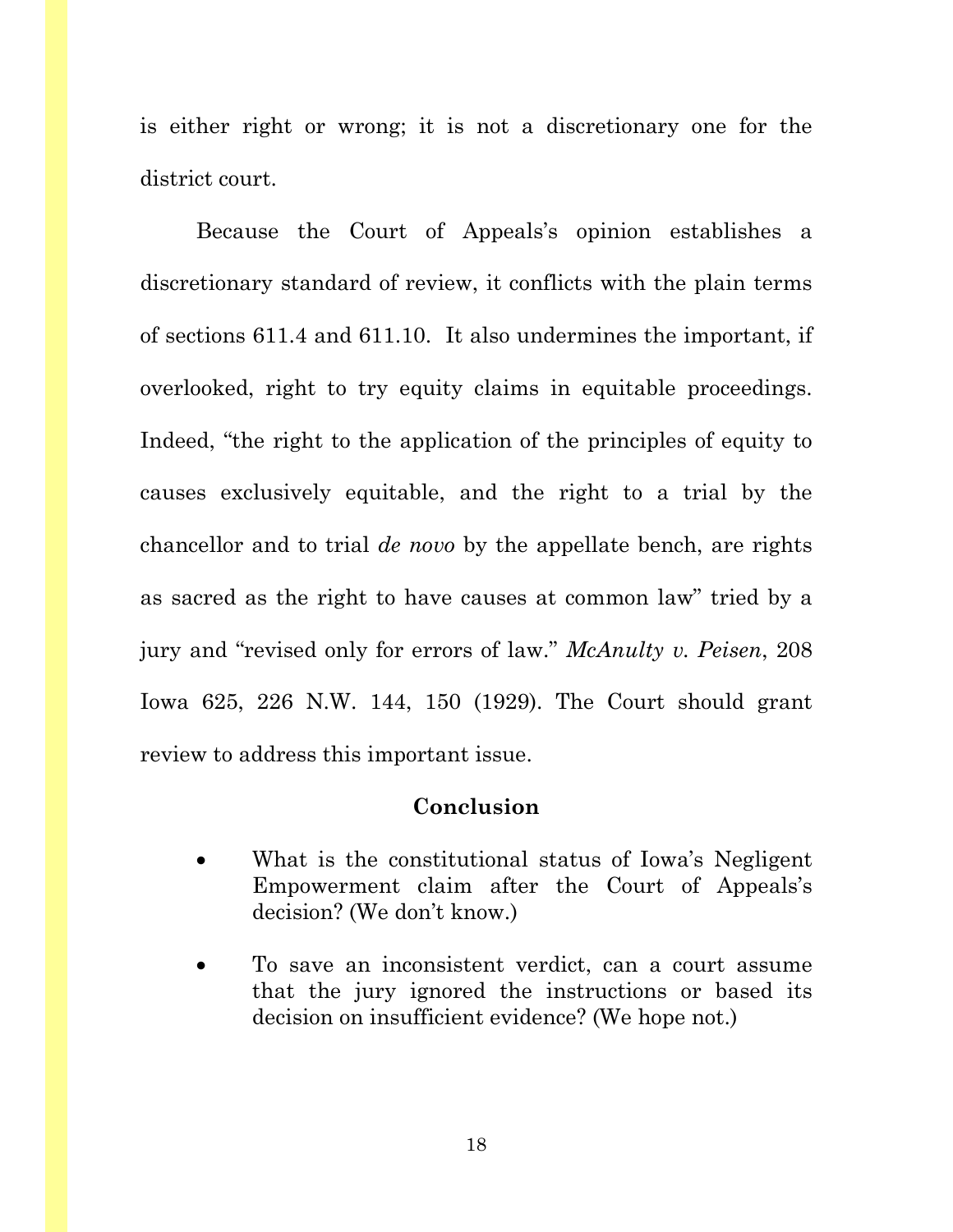Does a court have discretion when it comes to deciding whether a party can exercise its *right* to try its claims in equity? (Surely, no).

Each of these questions is important and worthy of further review. Westco respectfully requests the Court grant this application.

> */s/ Ryan G. Koopmans* John F. Lorentzen, AT0004867 Thomas H. Walton, AT0008183 Ryan G. Koopmans, AT0009366 NYEMASTER GOODE, P.C. 700 Walnut Street, Suite 1600 Des Moines, Iowa 50309-3899 Telephone: (515) 283-3100 Facsimile: (515) 283-8045 Email: jlorentzen@nyemaster.com twalton@nyemaster.com rkoopmans@nyemaster.com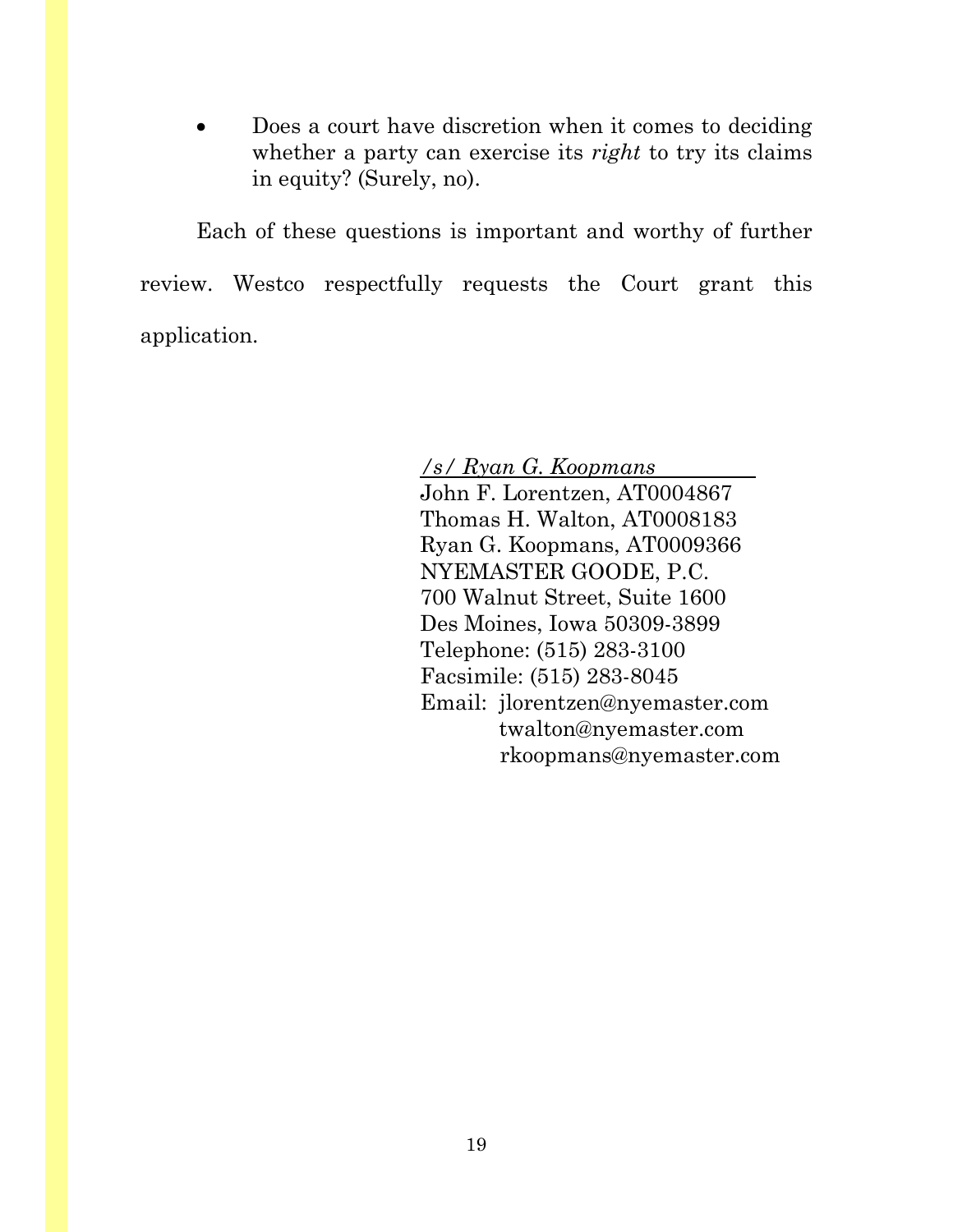## **CERTIFICATE OF COMPLIANCE WITH TYPE-VOLUME LIMITATION, TYPEFACE REQUIREMENTS AND TYPE-STYLE REQUIREMENTS**

- 1. This brief complies with the type-volume limitation of Iowa R. App. P.  $6.903(1)(g)(1)$  or (2) because:
	- [X] This brief contains 5,593 words, excluding the parts of the brief exempted by Iowa R. App. P.  $6.903(1)(g)(1)$  or
	- [ ] This brief uses a monospaced typeface and contains \_\_\_\_ lines of text, excluding the parts of the brief exempted by Iowa R. App. P.  $6.903(1)(g)(2)$ .
- 2. This brief complies with the typeface requirements of Iowa R. App. P. 6.903(1)(e) and the type-style requirements of Iowa R. App. P. 6.903(1)(f) because:
	- [X] This brief has been prepared in a proportionally spaced typeface using Word 2007 in 14 point Century Schoolbook, or
	- [ ] This brief has been prepared in a monospaced typeface using [state name and version of word processing program] with [state number of characters per inch and name of type style].

/s/ *Ryan G. Koopmans*

## **COST CERTIFICATE**

I hereby certify that the actual cost of printing or duplicating

this document was \$0.00 (due to electronic filing).

## /s/ *Ryan G. Koopmans*